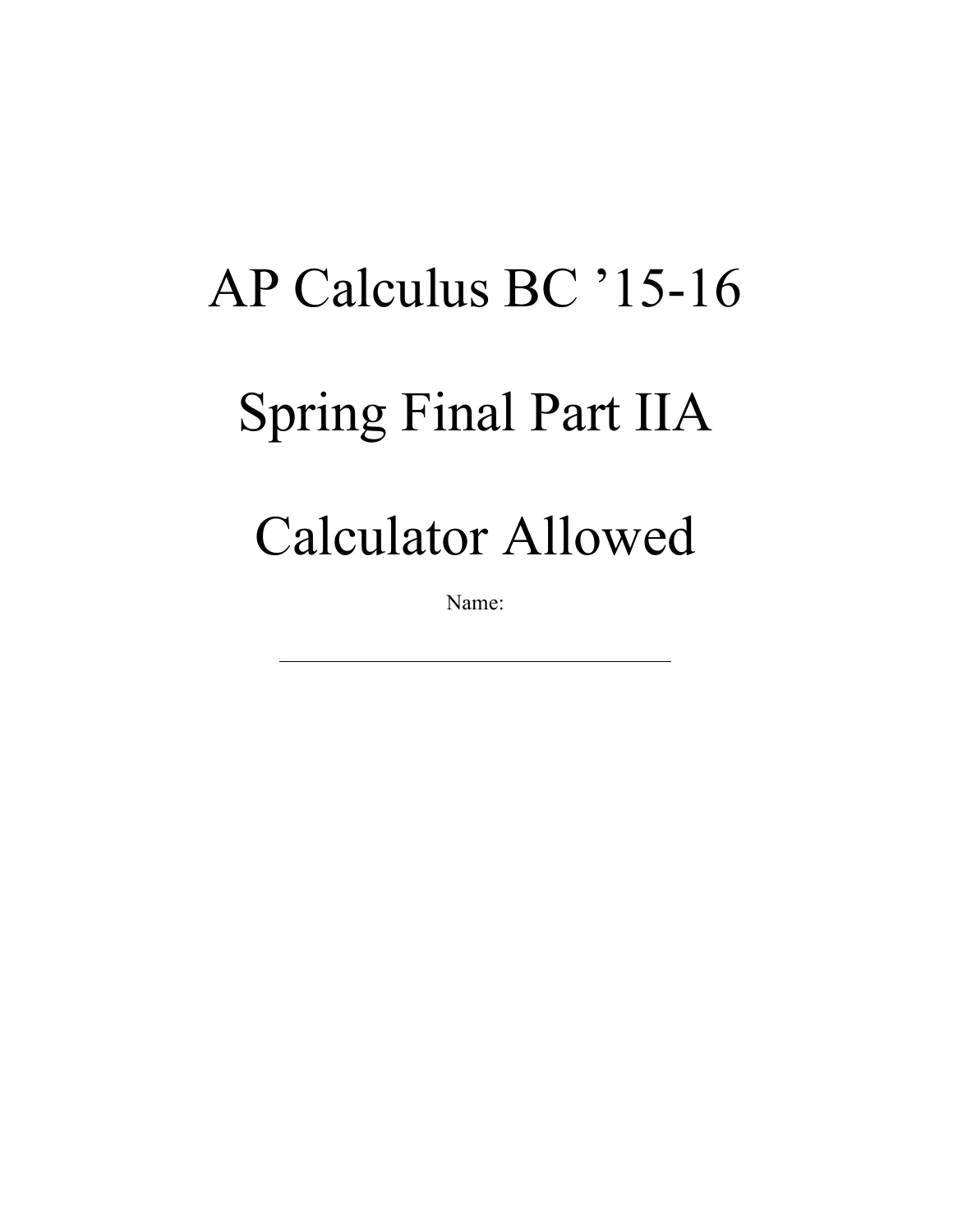

1. The rate of fuel consumption, in gallons per minute, recorded during an airplane flight is given by a twice differentiable and strictly increasing function  $R(t)$ . The graph of R and a table of selected values of  $R(t)$ , for the time interval  $0 \le t \le 90$  minutes, are shown above.

(a) Use the data on the table to approximate  $R'(45)$ . Show the computations that lead to your answer. Indicate the units.

<sup>(</sup>b) The rate of fuel consumption is increasing fastest at  $x = 45$  minutes. What is the value of  $R''(45)$ ? Explain your reasoning.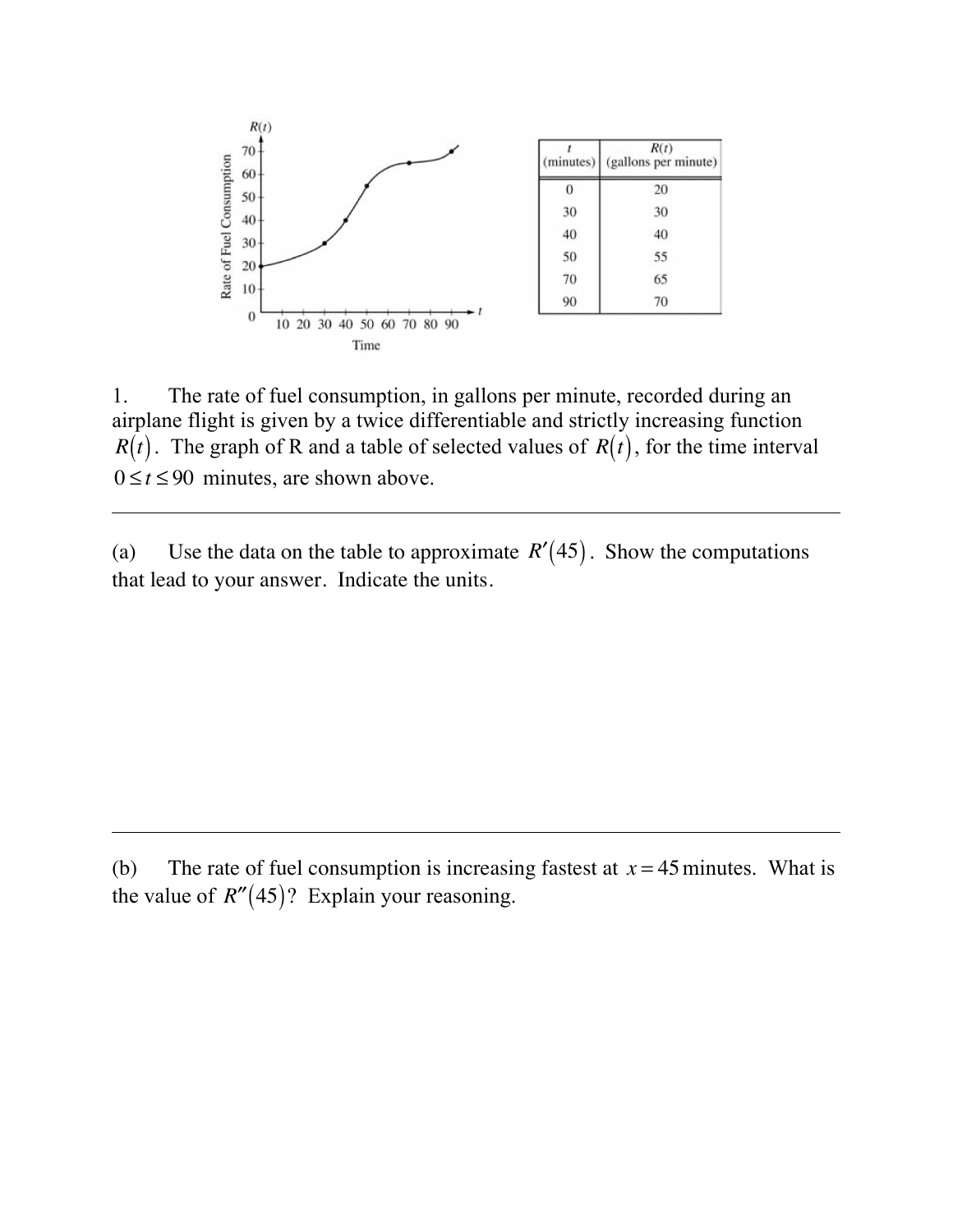(c) Approximate the value of  $\int_0^{\infty} R(t) dt$  using a left Riemann sum with the five subintervals indicate by the data in the table. Is this numerical approximation less than the actual value of  $\int_0^{90} R(t) dt$ ? Explain your reasoning.

(d) For  $0 \le b \le 90$  minutes, explain the meaning of  $\int_0^b R(t) dt$  in terms of fuel consumption by the plane. Explain the meaning of  $\frac{1}{b} \int_0^b R(t) dt$  in terms of fuel consumption by the plane. Indicate units of Measurement for both answers.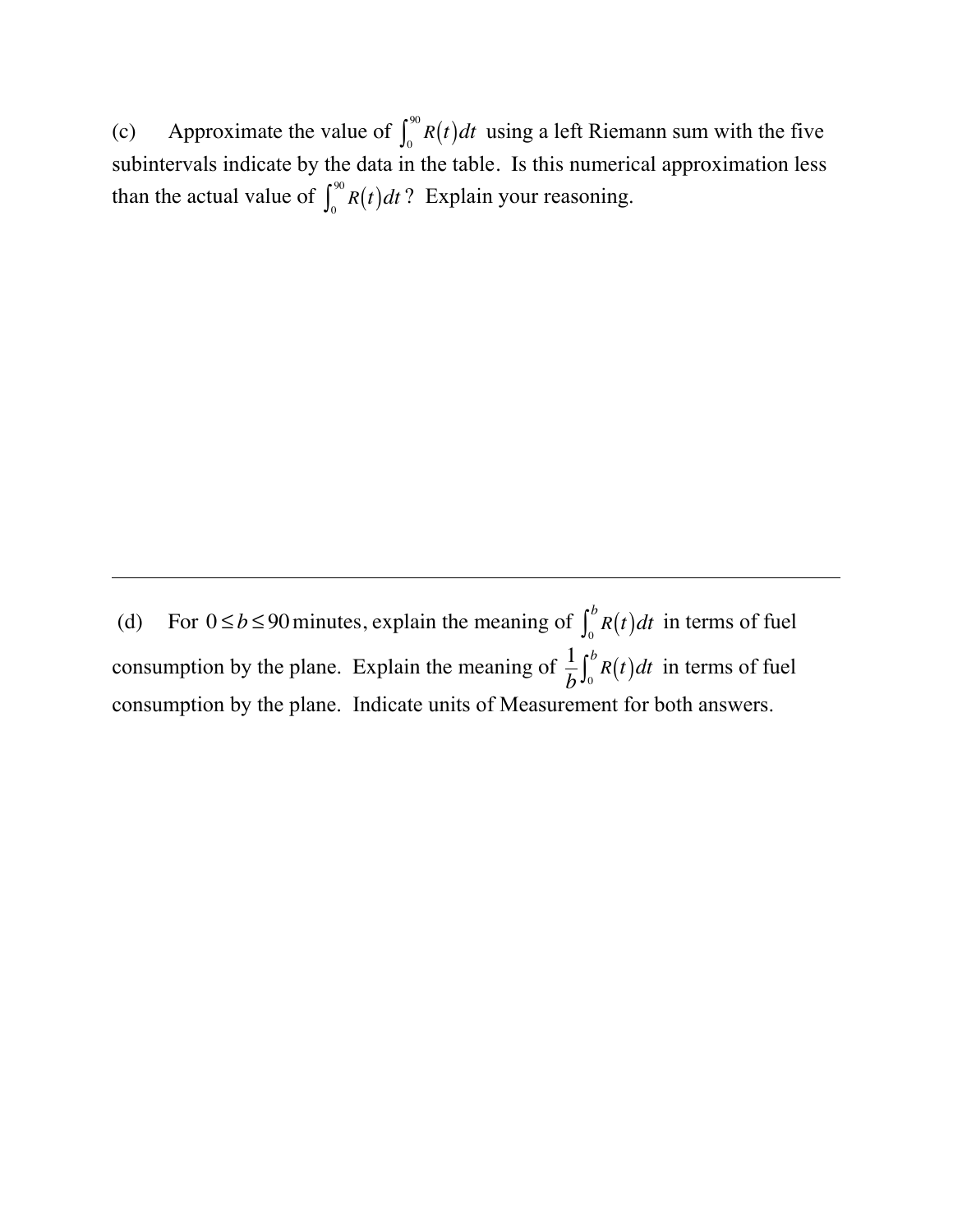

2. An Planetary rover travels on a flat surface. The path for the rover for the time interval  $0 \le t \le 2$  hours is shown above. The rover starts with coordinates  $(6, 5)$  at time  $t = 0$ . The coordinates  $(x(t), y(t))$  of the position change at rates given by

$$
x'(t) = -12\sin(2t^2)
$$
 and  $y'(t) = 10\cos(1+\sqrt{t})$ ,

where  $(x(t), y(t))$  are measured in meters and *t* is measured in hours.

a. Find the acceleration vector of the rover at  $t = 1$ . Find the speed at  $t = 1$ .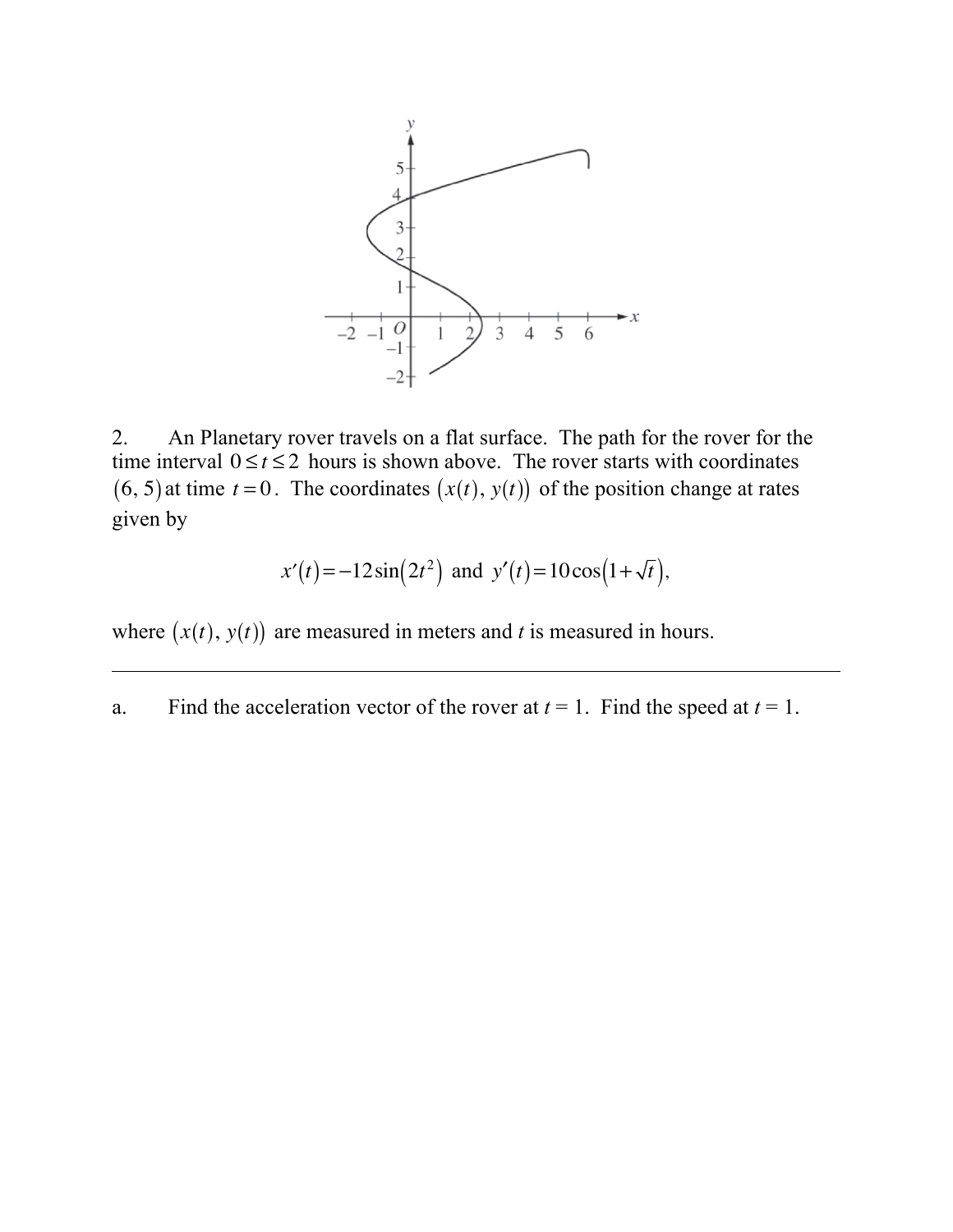b. Find the total distance traveled over the time interval  $0 \le t \le 1$ .

c. Find the y-coordinate of the position of the rover at time  $t = 1$ .

d. The rover receives a signal at each point where the tangent line to its path has slope  $\frac{1}{2}$ . At what times t, of  $0 \le t \le 2$ , does the rover receive the signal?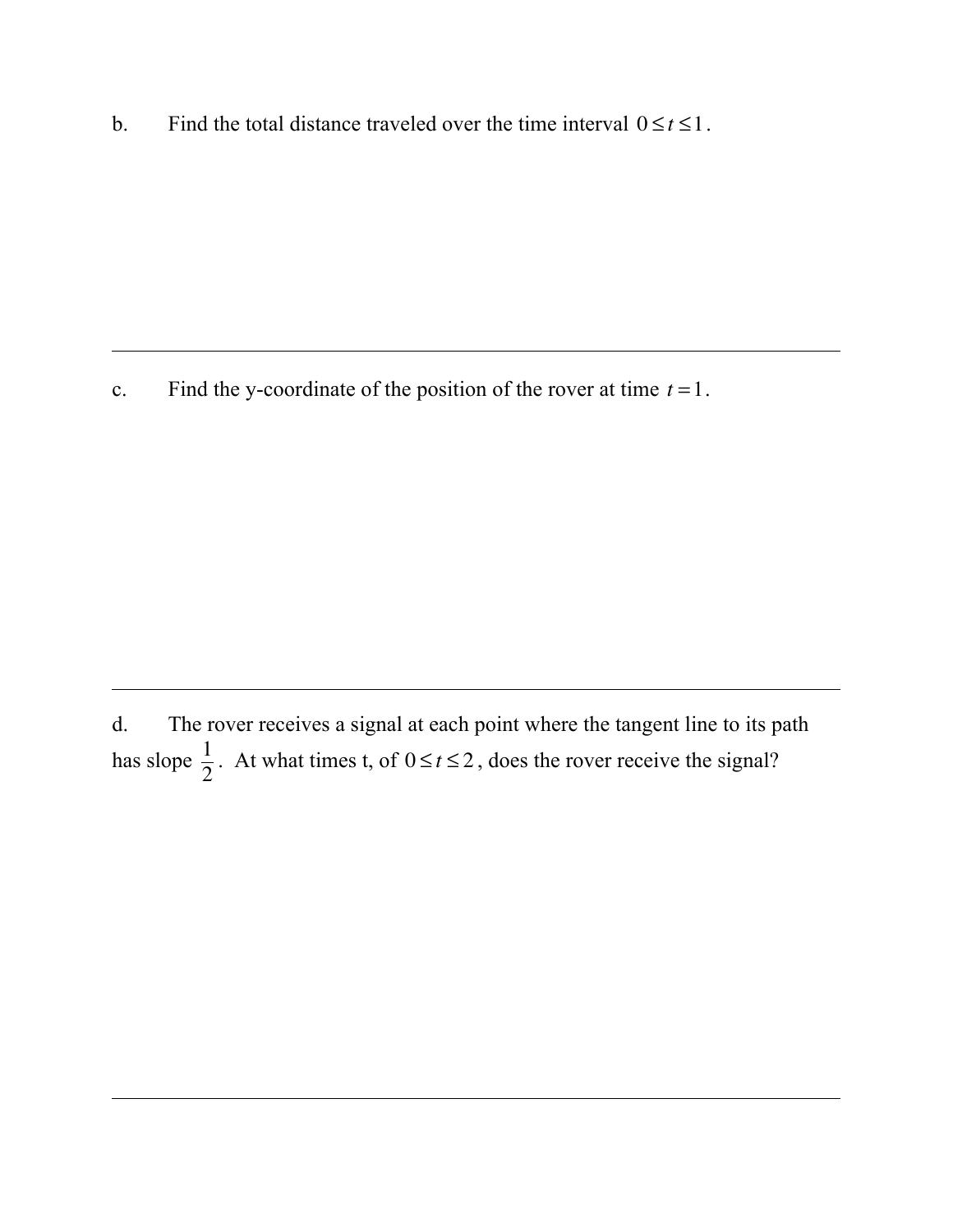## End of AP Calculus BC '15-16 Spring Final Part IIA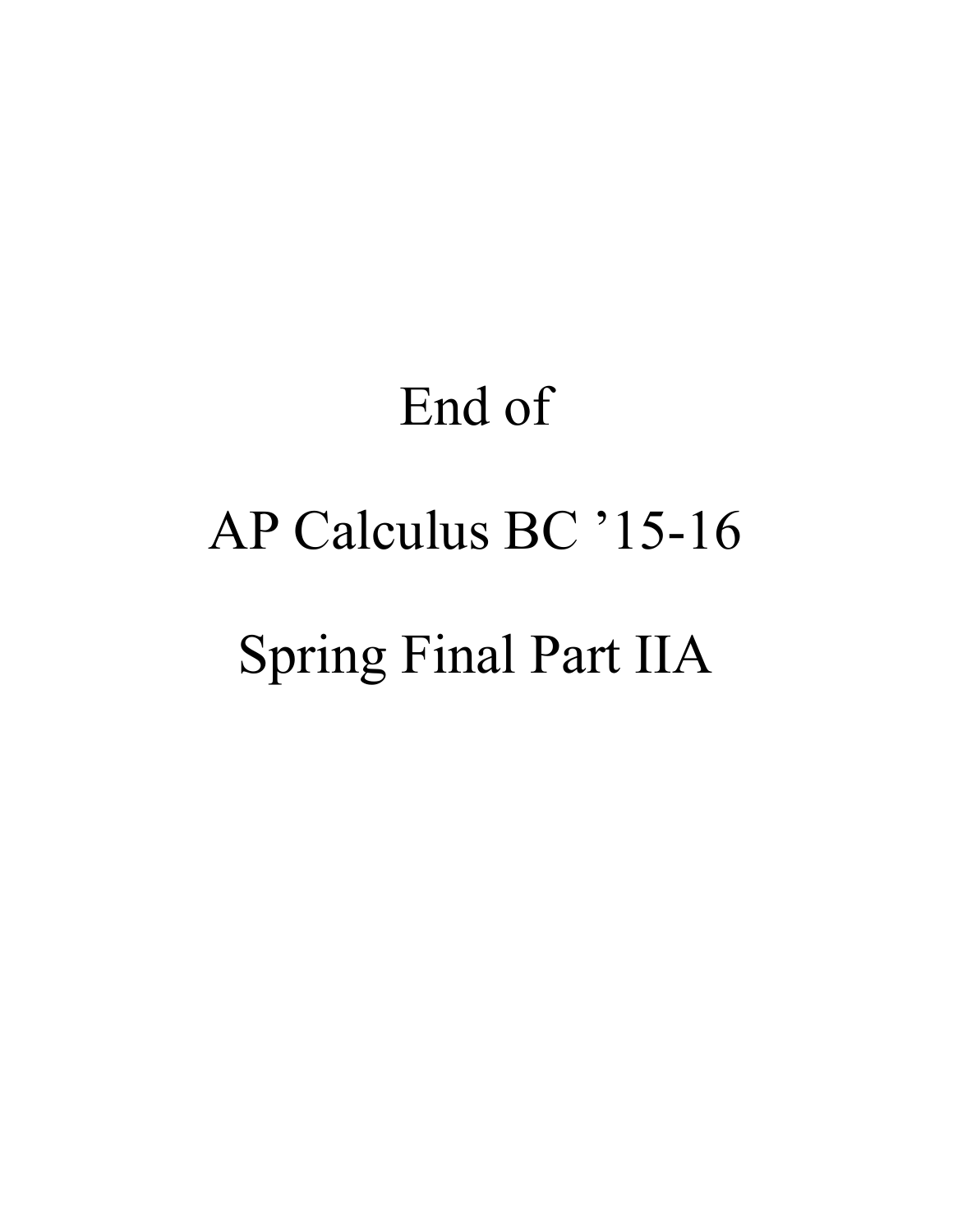## AP Calculus BC '15-16 Spring Final Part IIB NO Calculator Allowed

Name: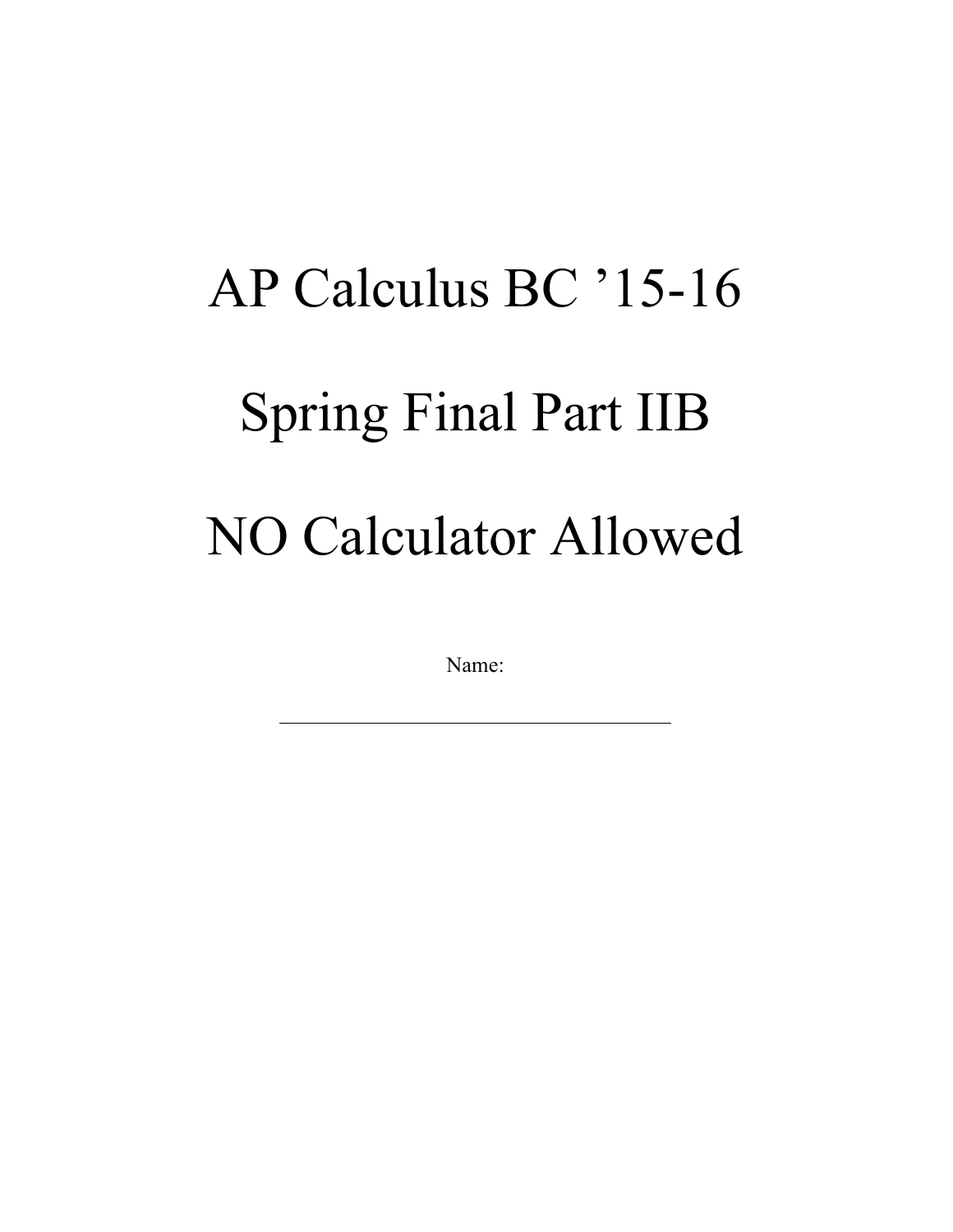3. Let *f* be a function defined on the closed interval  $-5 \le x \le 5$  with  $f(1)=3$ . The graph of  $f'$ , the derivative of  $f$ , consists of two semicircles and two line segments, as shown below.



(a) For −5< *x* < 5, find all the values *x* at which the graph of *f* has a relative maximum. Justify your answer.

(b) For −5< *x* < 5, find all the values *x* at which the graph of *f* has a point of inflection. Justify your answer.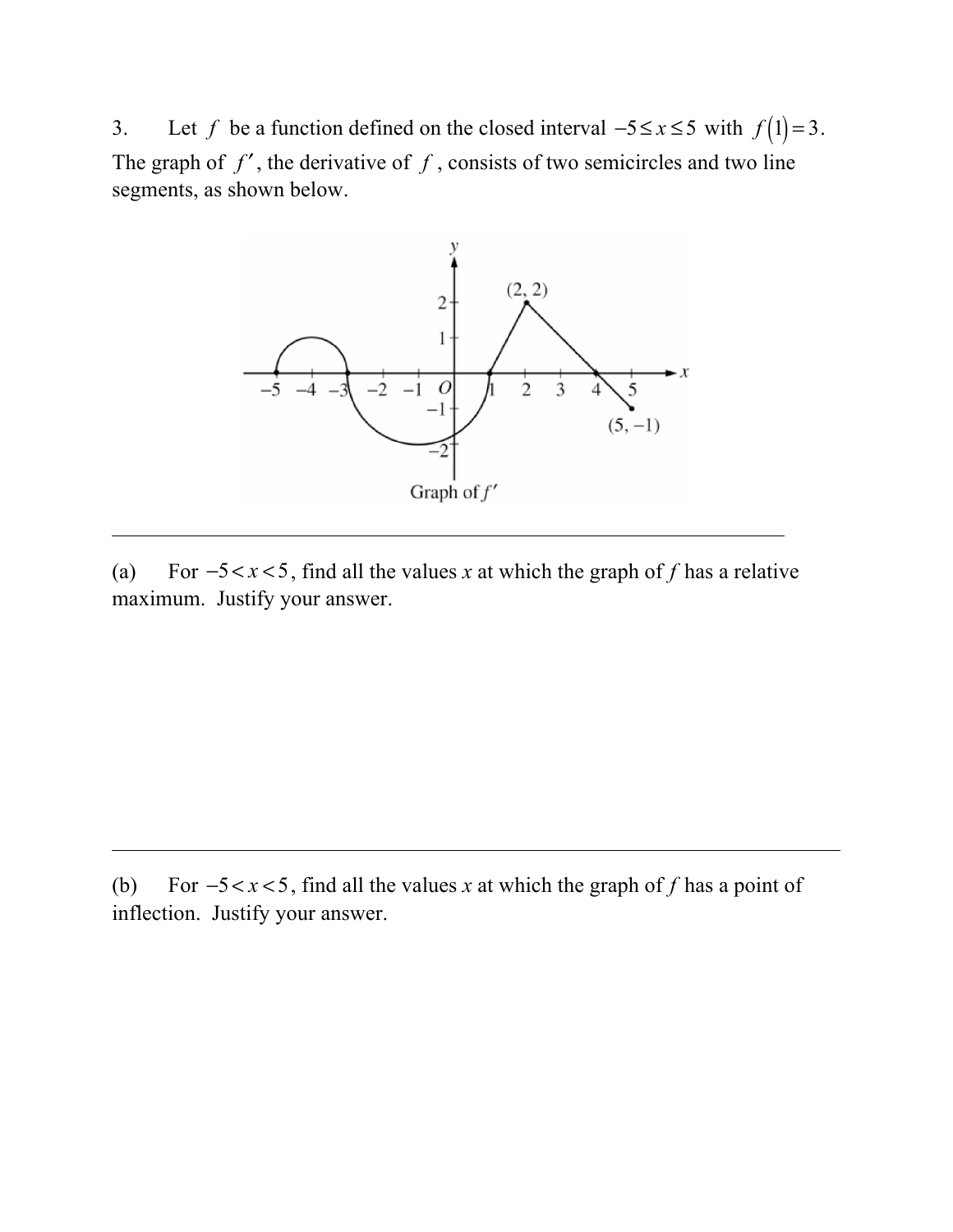(c) Find all intervals on which the graph of  $f$  is concave up and also increasing. Explain your reasoning.

(d) Find the absolute minimum value of  $f(x)$  over the closed interval  $-5 \le x \le 5$ . Explain your reasoning.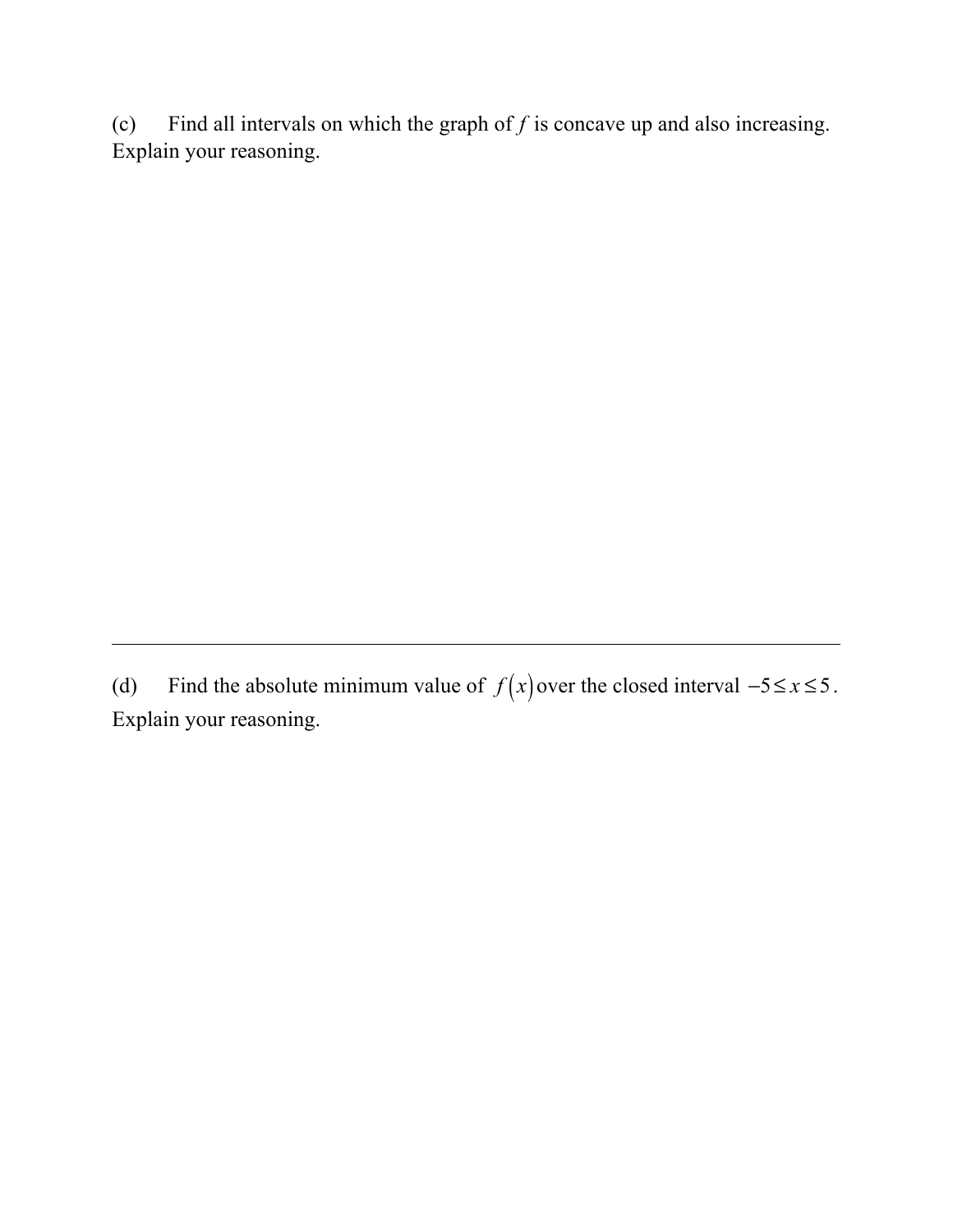4. In a national park, the population of mountain lions grows over time. At  $t = 0$ , where t is measured in years, the population is found to be 20 mountain lions.

(a) One zoologist suggests a population model *P* that satisfies the differential equation  $\frac{dP}{dt} = \frac{1}{4}(220 - P)$ . Use separation of variables to solve the differential equation for *P* with the initial condition above.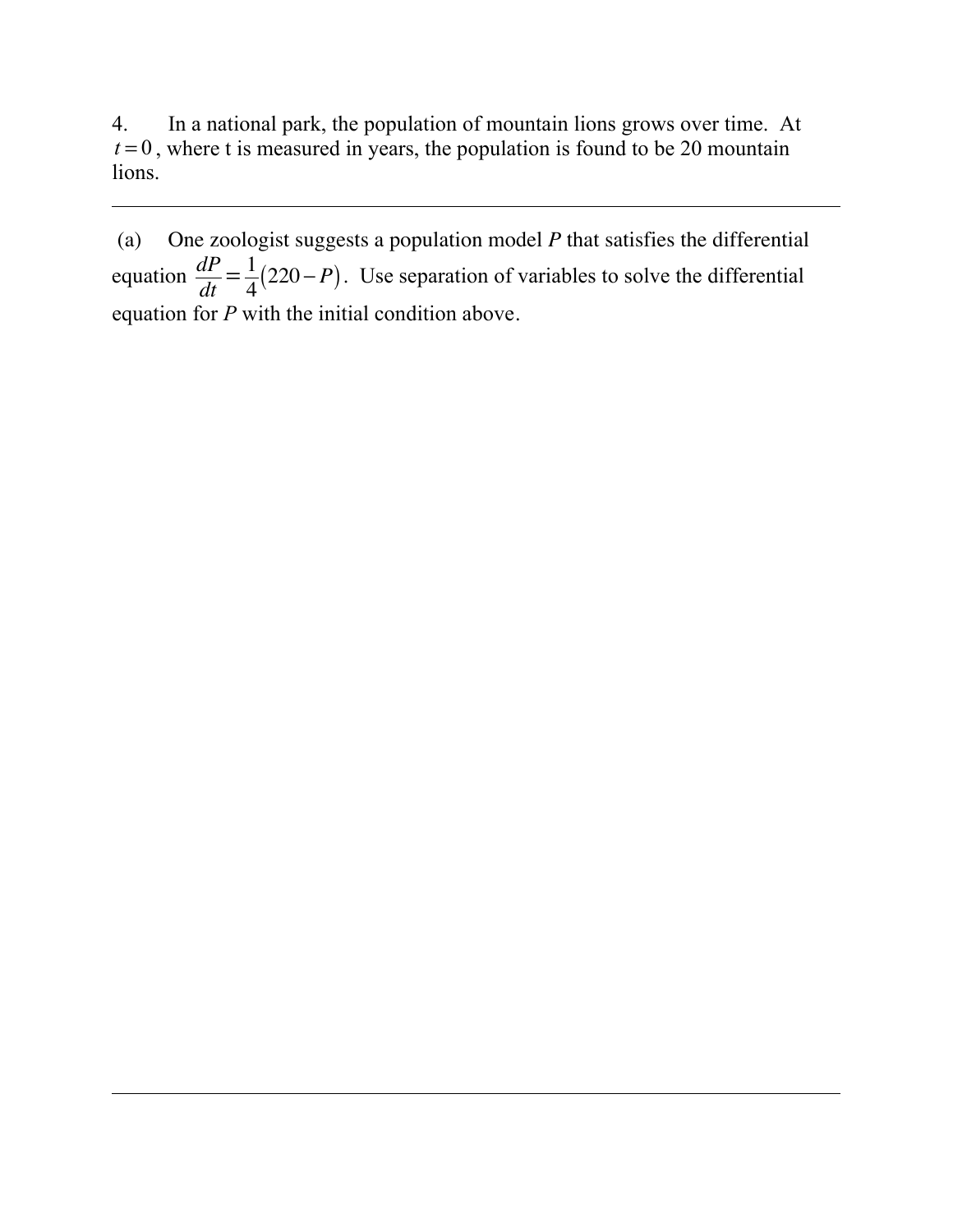(b) A second zoologist suggests a population model *Q* that satisfies the  $\frac{dQ}{dt} = \frac{1}{500}Q(220 - Q)$ . Find the value of  $\frac{dQ}{dt}$  at the time when Q grows most rapidly.

<sup>(</sup>c) For the population *Q* introduced in part (b), use Euler's method, starting at  $t = 0$  with two steps of equal size, to approximate  $Q(10)$ . Show the computations that lead to your answer.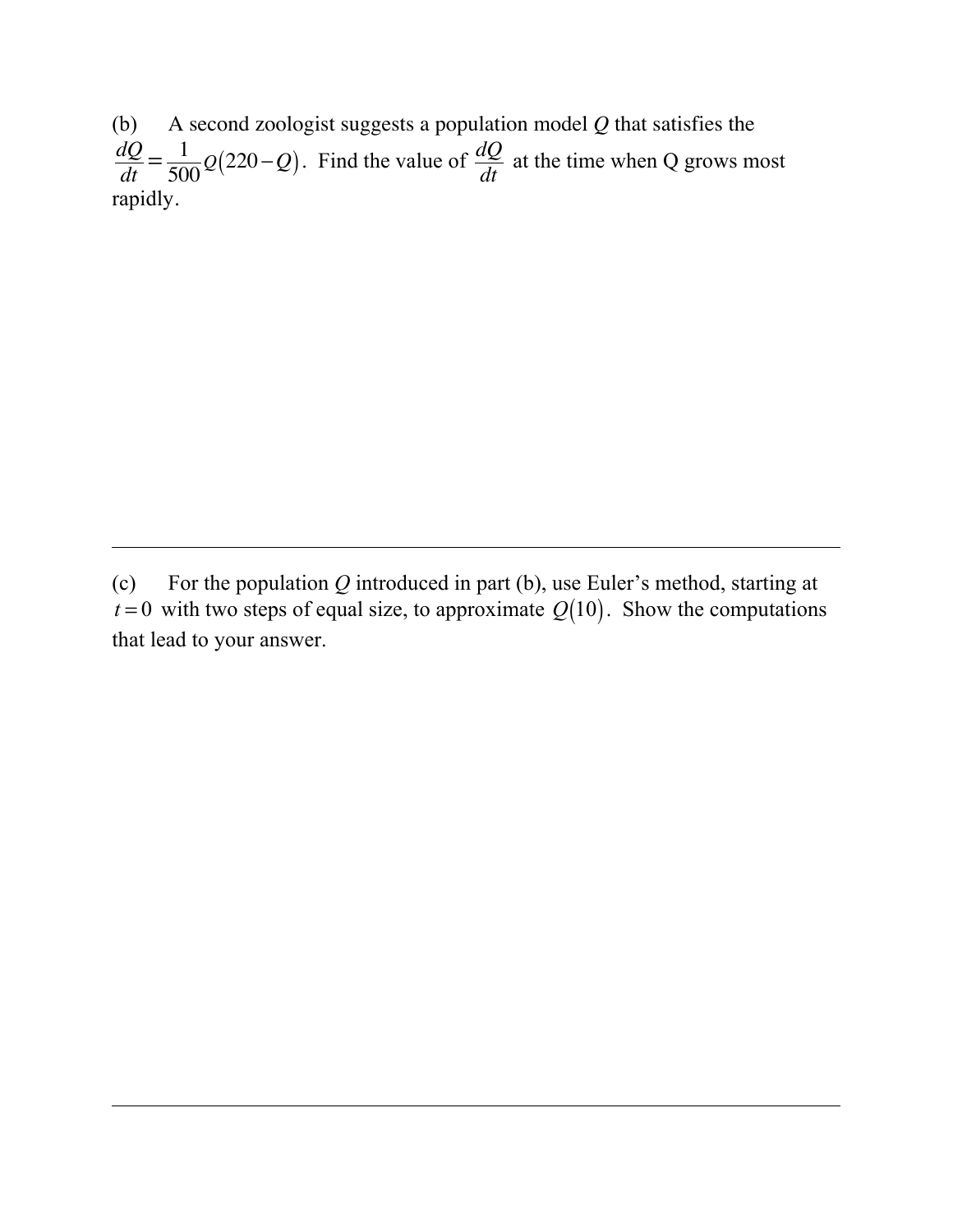5. Consider the function  $f(x) = x^2 \sin(kx)$ , where *k* is a nonzero constant.

(a) Let  $k = 2$ . Write an equation for the line tangent to the graph of f at the point whose *x*-coordinate is  $\frac{\pi}{2}$ .

(b) Let  $k = \frac{1}{2}$ , so that  $f(x) = x^2 \sin\left(\frac{1}{2}x\right)$  $\lambda$  $\int$ . Find  $f'(x)$ . Determine whether *f* has a relative minimum, a relative maximum, or neither at  $x = 0$ . Justify your answer.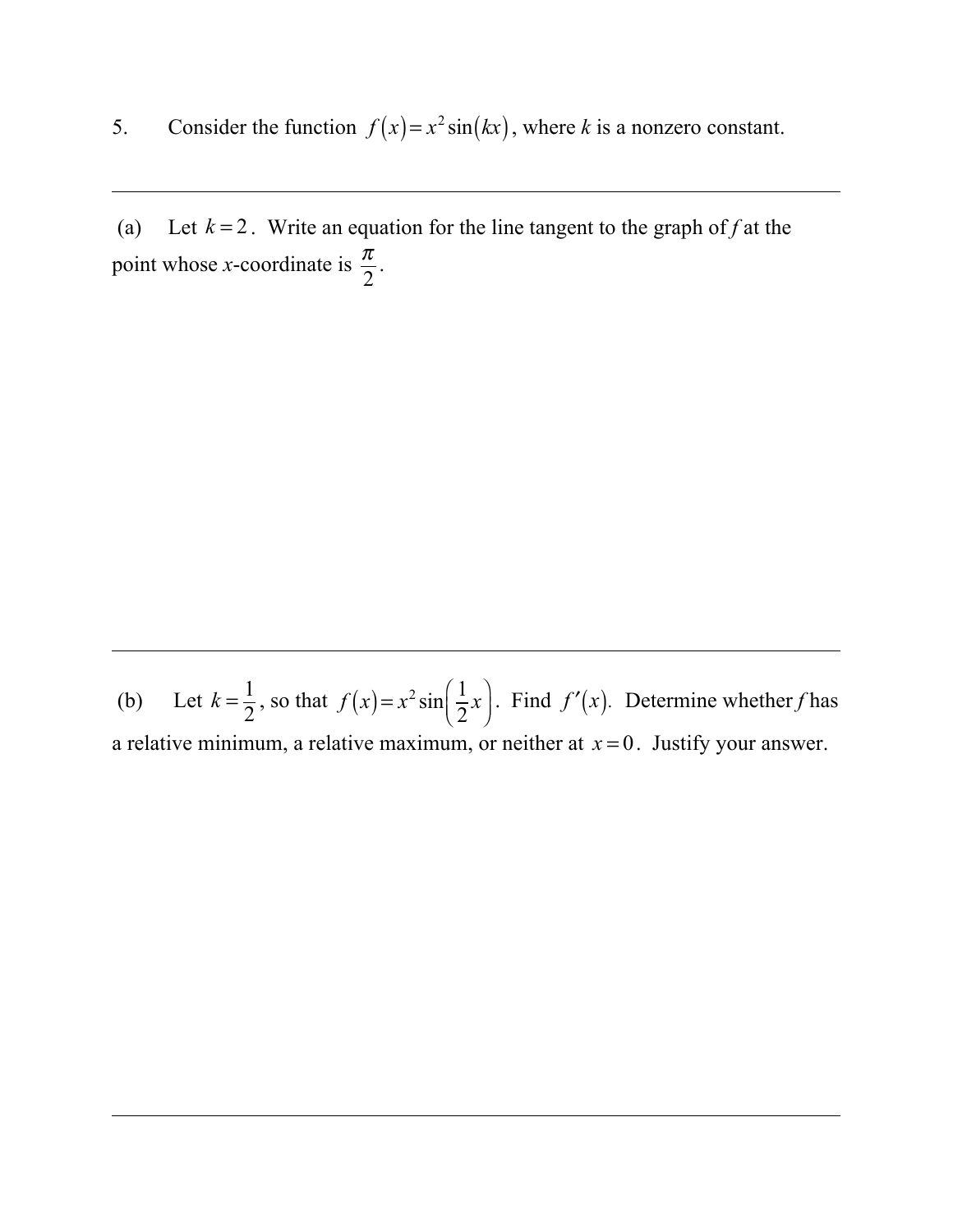(c) Let  $k = 3$ , so that  $f(x) = x^2 \sin(3x)$ . Use integration by parts to solve  $\int x^2 \sin(3x) dx$ .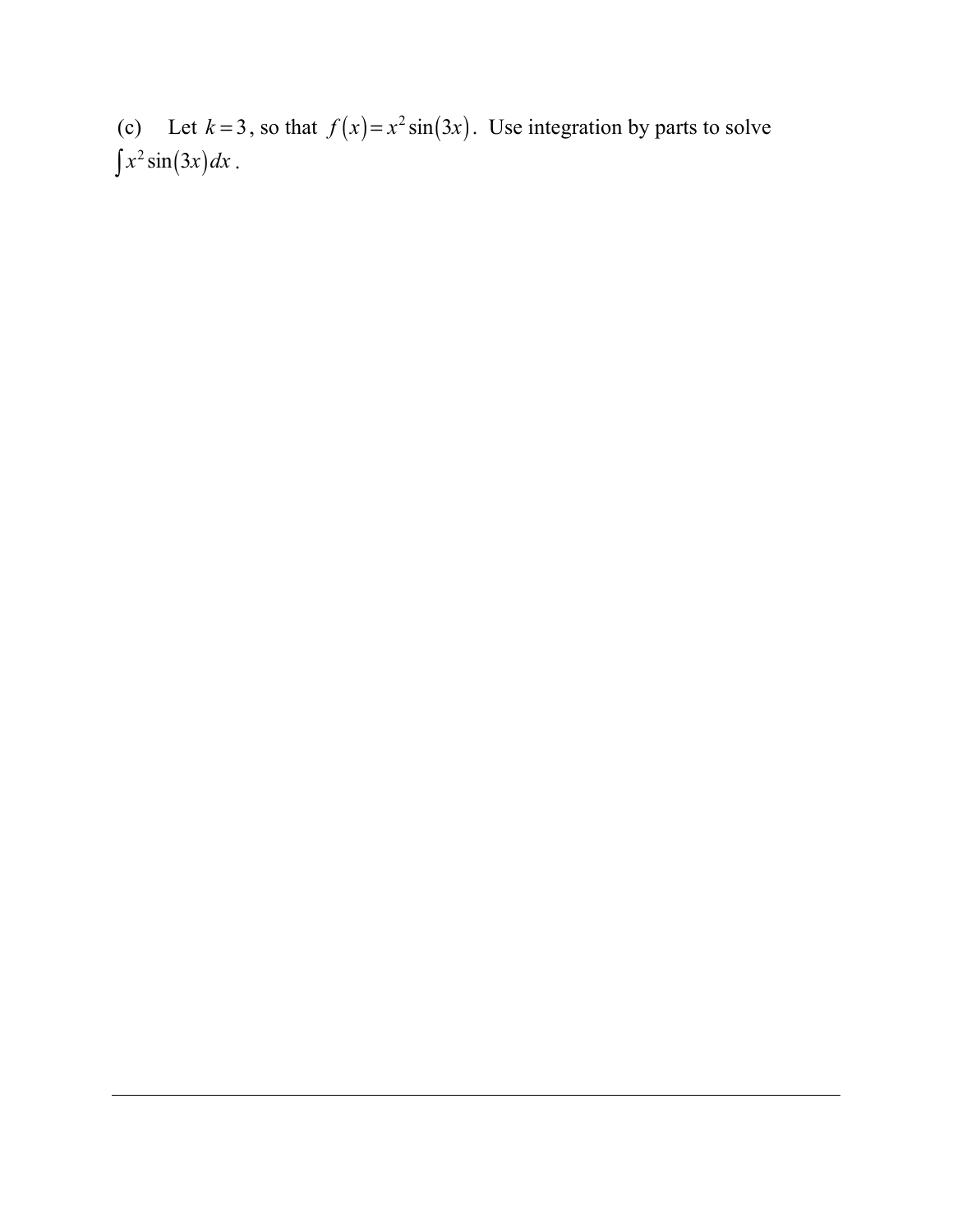6. The function  $f(x)$  satisfies the equation

$$
f'(x) = f(x) + x + 1.
$$

And  $f(0)=2$ . The Taylor series for f about  $x=0$  converges to  $f(x)$  for all  $x$ .

(a) Write an equation for the line tangent to the curve  $y = f(x)$  at the point where  $x=0$ .

(b) Find  $f''(0)$  and find the second degree Taylor polynomial for *f* about  $x = 0$ .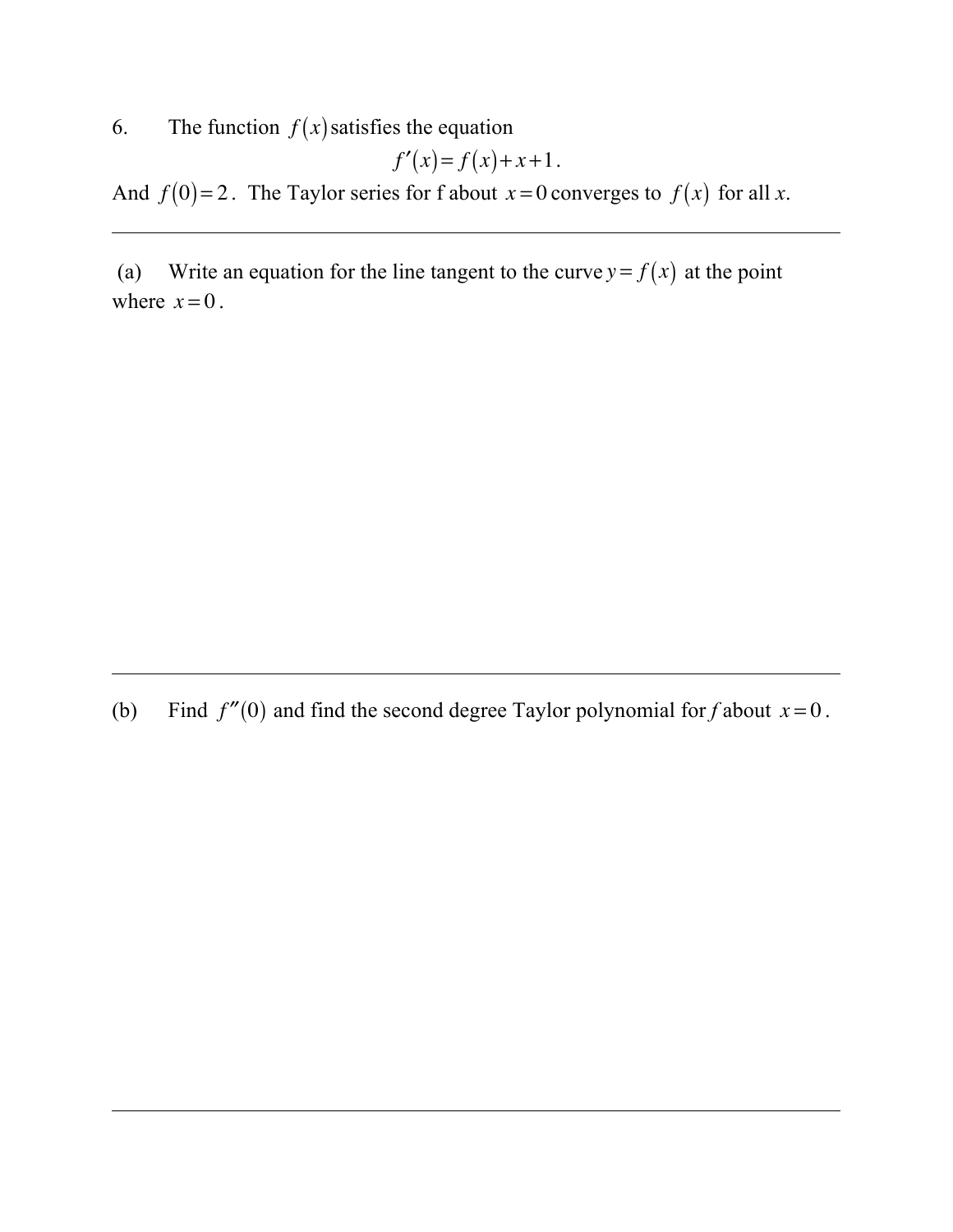(c) Find the fourth degree Taylor polynomial for  $f$  about  $x = 0$ .

(d) Find  $f^{n}(0)$ , the nth derivative of *f* about  $x = 0$ , for  $n \ge 0$ . Use the Taylor series for *f* about  $x = 0$  and the Taylor series for  $e^x$  about  $x = 0$  to find a polynomial expression for  $f(x) - 4e^x$ .